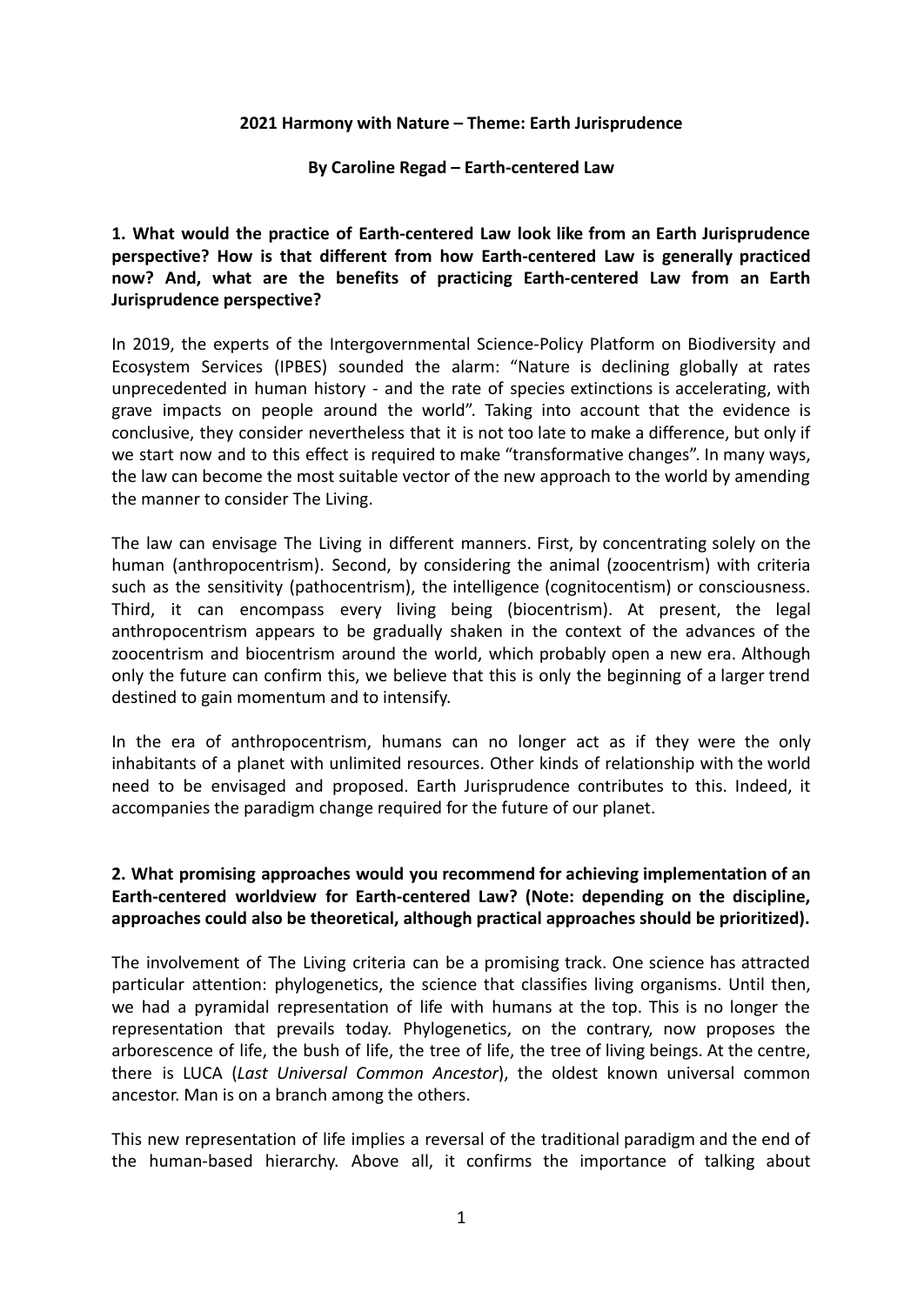"non-human persons" and not "animal persons", since humans are biologically animals. To speak of the "animal person" when referring to animals other than humans is therefore to link up with an approach to the world that science no longer supports. The expression "non-human person", in line with biological reality, is therefore preferred.

The change of the paradigm caused by the phylogenetic will have legal implications. Certain branches of the bush of life may fall into the law domain (The Bush of Life at the [origin](https://hal.archives-ouvertes.fr/hal-03145266) of the Law of the [Living\)](https://hal.archives-ouvertes.fr/hal-03145266). The legal personality resulting from this, notably relating to the animals, would support the idea of Earth Jurisprudence. Indeed, wild animals are particularly well-connected to Nature.

In any case, it is certain that "Reflection on biodiversity and the future of the planet must include non-human persons. / In this manner, the link with the community of living beings is underscored ; a legal interpretation can and must be established." [\(The Toulon Declaration](https://www.univ-tln.fr/Declaration-de-Toulon.html)).

# **3. What key problems or obstacles do you see as impeding the implementation of an Earth-centered worldview in Earth-centered Law?**

However, certain reservations still do exist. The reason for this is that the increase of knowledge about animals or Nature is ignored or even denied. The main challenge is, therefore, to reach progressively general awareness.

It should be noted that the coherence of the law is also a source of concern. This is a point that is often ignored by non-lawyers, but in order to hold rights, one must be a legal person. Therefore, from the strict point of view of legal theory, animals or Nature cannot have rights today.

Debating reform proposals aimed at guaranteeing so-called additional rights for animals, for instance, without first granting them legal personhood is, to use a metaphor, like adding extra floors to a building of which the foundations are unstable. In other words, it is like constructing the legal edifice before laying the foundations, which is incoherent.

# **4. What are the top recommendations for priority, near-term action to move Earth-centered Law toward an Earth Jurisprudence approach? What are the specific, longer-term priorities for action? (Note: give 3 to 10 priorities for action).**

In the short or medium terms, the actions should be combined. The reason is that humans no longer have a lot of time to stem the sixth mass extinction and the accompanying squandering of the planet's resources. The question whether this is even still possible is open.

The following main recommendations could be envisaged with a view to supporting the Earth Jurisprudence :

1. To (re)conciliate environmental and animal approaches using the concept of legal personality of wild animals.